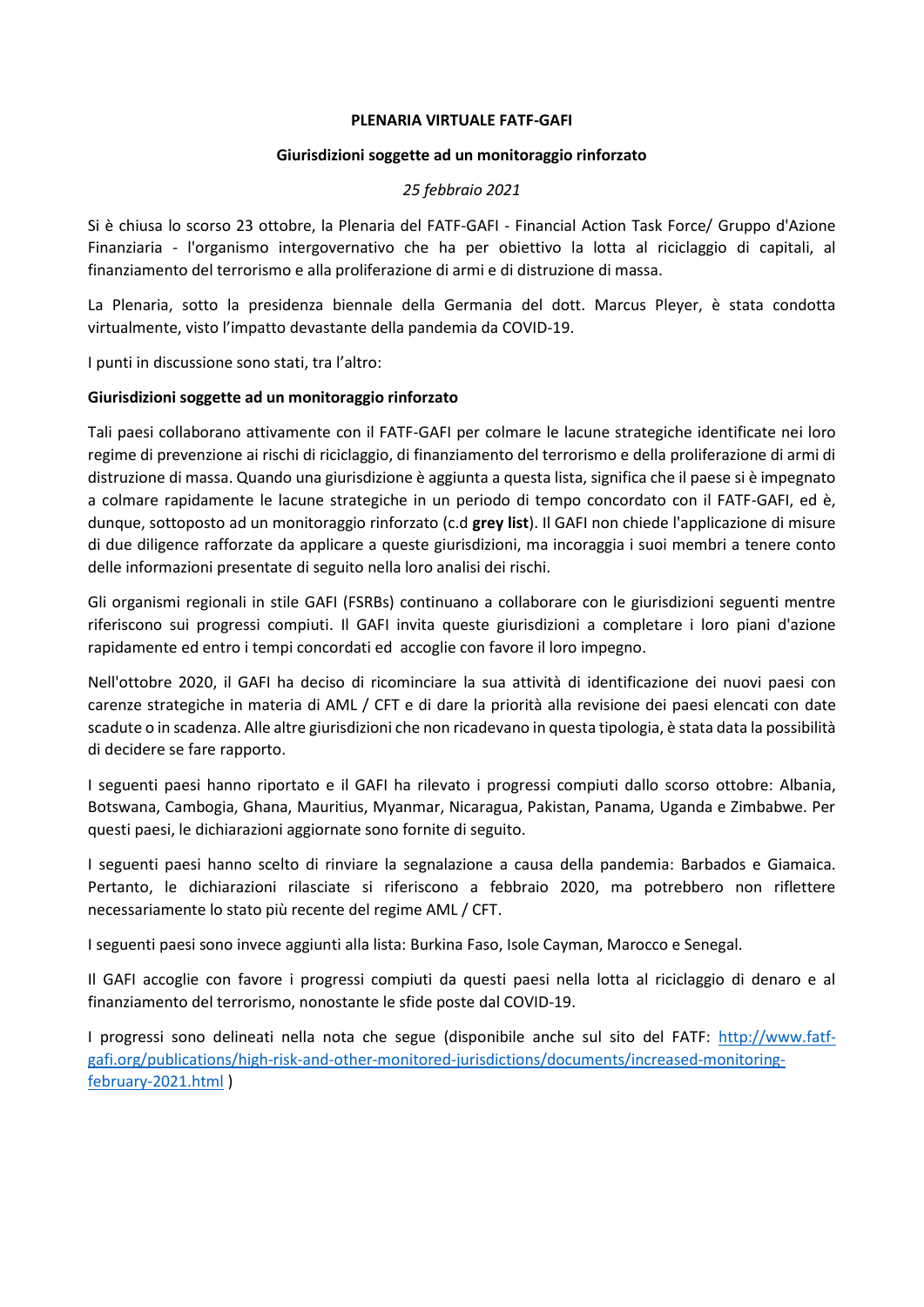

Jurisdictions under increased monitoring are actively working with the FATF to address strategic deficiencies in their regimes to counter money laundering, terrorist financing, and proliferation financing. When the FATF places a jurisdiction under increased monitoring, it means the country has committed to resolve swiftly the identified strategic deficiencies within agreed timeframes and is subject to increased monitoring. This list is often externally referred to as the "grey list".

The FATF and FATF-style regional bodies (FSRBs) continue to work with the jurisdictions below as they report on the progress made in addressing their strategic deficiencies. The FATF calls on these jurisdictions to complete their action plans expeditiously and within the agreed timeframes. The FATF welcomes their commitment and will closely monitor their progress. The FATF does not call for the application of enhanced due diligence measures to be applied to these jurisdictions, but encourages its members to take into account the information presented below in their risk analysis.

The FATF identifies additional jurisdictions, on an on-going basis, that have strategic deficiencies in their regimes to counter money laundering, terrorist financing, and proliferation financing. A number of jurisdictions have not yet been reviewed by the FATF and FSRBs.

In October 2020, the FATF decided to recommence its work to identify new countries with strategic AML/CFT deficiencies and to prioritise the review of listed countries with expired or expiring deadlines. The other listed jurisdictions were given the option to report. The following countries had their progress reviewed by the FATF since October: Albania, Botswana, Cambodia, Ghana, Mauritius, Myanmar, Nicaragua, Pakistan, Panama, Uganda and Zimbabwe. For these countries, updated statements are provided below. Barbados and Jamaica chose to defer reporting due to the pandemic; thus, the statements issued in February 2020 for these jurisdictions are included below, but they may not necessarily reflect the most recent status of the jurisdiction's AML/CFT regime. Following review, the FATF now also identifies Burkina Faso, the Cayman Islands, Morocco, and Senegal.

The FATF welcomes the progress made by these countries in combating money laundering and terrorist financing, despite the challenges posed by COVID-19.

# **Jurisdictions with strategic deficiencies**

[Albania](http://www.fatf-gafi.org/publications/high-risk-and-other-monitored-jurisdictions/documents/increased-monitoring-february-2021.html#albania) **[Barbados](http://www.fatf-gafi.org/publications/high-risk-and-other-monitored-jurisdictions/documents/increased-monitoring-february-2021.html#barbados)** [Botswana](http://www.fatf-gafi.org/publications/high-risk-and-other-monitored-jurisdictions/documents/increased-monitoring-february-2021.html#botswana) [Burkina Faso](http://www.fatf-gafi.org/publications/high-risk-and-other-monitored-jurisdictions/documents/increased-monitoring-february-2021.html#burkinafaso) [Cambodia](http://www.fatf-gafi.org/publications/high-risk-and-other-monitored-jurisdictions/documents/increased-monitoring-february-2021.html#cambodia) [Cayman Islands](http://www.fatf-gafi.org/publications/high-risk-and-other-monitored-jurisdictions/documents/increased-monitoring-february-2021.html#caymanislands) [Ghana](http://www.fatf-gafi.org/publications/high-risk-and-other-monitored-jurisdictions/documents/increased-monitoring-february-2021.html#ghana) [Jamaica](http://www.fatf-gafi.org/publications/high-risk-and-other-monitored-jurisdictions/documents/increased-monitoring-february-2021.html#jamaica) **[Mauritius](http://www.fatf-gafi.org/publications/high-risk-and-other-monitored-jurisdictions/documents/increased-monitoring-february-2021.html#mauritius) [Morocco](http://www.fatf-gafi.org/publications/high-risk-and-other-monitored-jurisdictions/documents/increased-monitoring-february-2021.html#morocco)** [Myanmar](http://www.fatf-gafi.org/publications/high-risk-and-other-monitored-jurisdictions/documents/increased-monitoring-february-2021.html#myanmar)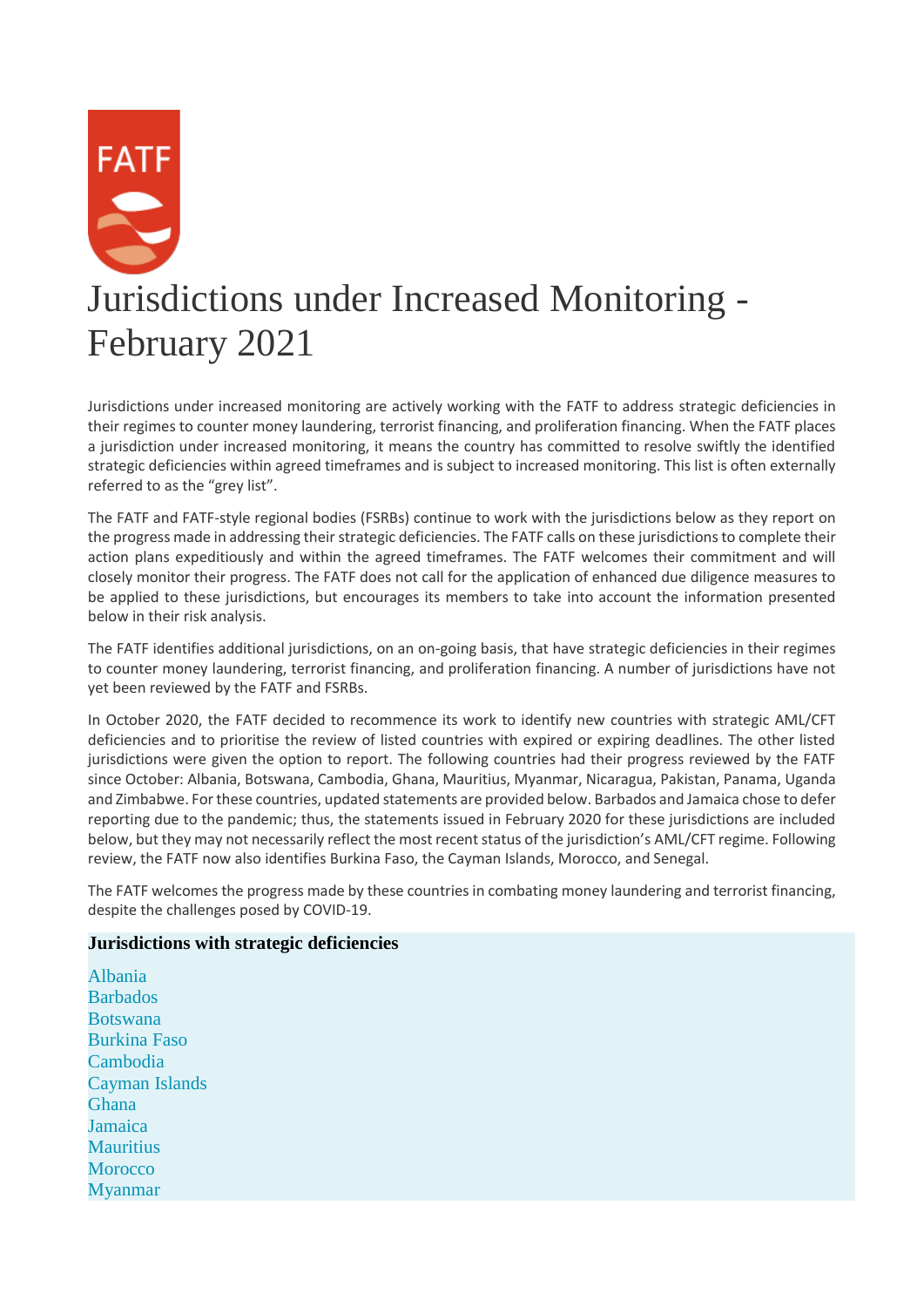[Nicaragua](http://www.fatf-gafi.org/publications/high-risk-and-other-monitored-jurisdictions/documents/increased-monitoring-february-2021.html#nicaragua) [Pakistan](http://www.fatf-gafi.org/publications/high-risk-and-other-monitored-jurisdictions/documents/increased-monitoring-february-2021.html#pakistan) [Panama](http://www.fatf-gafi.org/publications/high-risk-and-other-monitored-jurisdictions/documents/increased-monitoring-february-2021.html#panama) [Senegal](http://www.fatf-gafi.org/publications/high-risk-and-other-monitored-jurisdictions/documents/increased-monitoring-february-2021.html#senegal) [Syria](http://www.fatf-gafi.org/publications/high-risk-and-other-monitored-jurisdictions/documents/increased-monitoring-february-2021.html#syria) [Uganda](http://www.fatf-gafi.org/publications/high-risk-and-other-monitored-jurisdictions/documents/increased-monitoring-february-2021.html#uganda) [Yemen](http://www.fatf-gafi.org/publications/high-risk-and-other-monitored-jurisdictions/documents/increased-monitoring-february-2021.html#yemen) [Zimbabwe](http://www.fatf-gafi.org/publications/high-risk-and-other-monitored-jurisdictions/documents/increased-monitoring-february-2021.html#zimbabwe)

Albania Since February 2020, when Albania made a high-level political<br>commitment to work with the EATE and MONEXVAL to strengthen the commitment to work with the FATF and MONEYVAL to strengthen the effectiveness of its AML/CFT regime, Albania has taken steps towards improving its AML/CFT regime, including by ensuring that DNFBP supervisors take a risk-based approach and incorporate AML/CFT components into their inspections and by enhancing regular outreach to FIs and DNFBPs regarding targeted financial sanctions obligations. Albania should continue to work on implementing its action plan to address its strategic deficiencies, including by: (1) finalising a project to reduce the informal, cash-based economy and to register ownership of all real estate; (2) improving the timely handling of mutual legal assistance requests; (3) establishing more effective mechanisms to detect and prevent criminals from owning or controlling DNFBPs, including by strengthening competent authorities' powers to apply sanctions; (4) ensuring that accurate and up-to-date legal and beneficial ownership information is available on a timely basis; (5) increasing the number and improving the sophistication of prosecutions and confiscations for ML, especially in cases involving foreign predicate offenses or third-party ML; and (6) improving the implementation of targeted financial sanctions through supervisory actions that identify and rectify compliance deficiencies.

# (Statement from February AML/CFT regime. Since the completion of its MER in November 2017, In February 2020, Barbados made a high-level political commitment to work with the FATF and CFATF to strengthen the effectiveness of its Barbados has made progress on a number of its MER recommended actions to improve technical compliance and effectiveness, including by updating the National Risk Assessment and developing mitigating measures. Barbados will work to implement its action plan, including by: (1) demonstrating it effectively applies risk-based supervision for FIs and DNFBPs; (2) taking appropriate measures to prevent legal persons and arrangements from being misused for criminal purposes, and ensuring that accurate and up to date basic and beneficial ownership information is available on a timely basis; (3) increasing the capacity of the FIU to improve the quality of its financial information to further assist law enforcement authorities in investigating ML or TF; (4) demonstrating that money laundering investigations and prosecutions are in line with the country's risk profile and reducing the backlog to complete prosecutions that result in sanctions when appropriate; (5) further pursuing confiscation in ML cases, including by seeking assistance from foreign counterparts.

# Barbados

2020)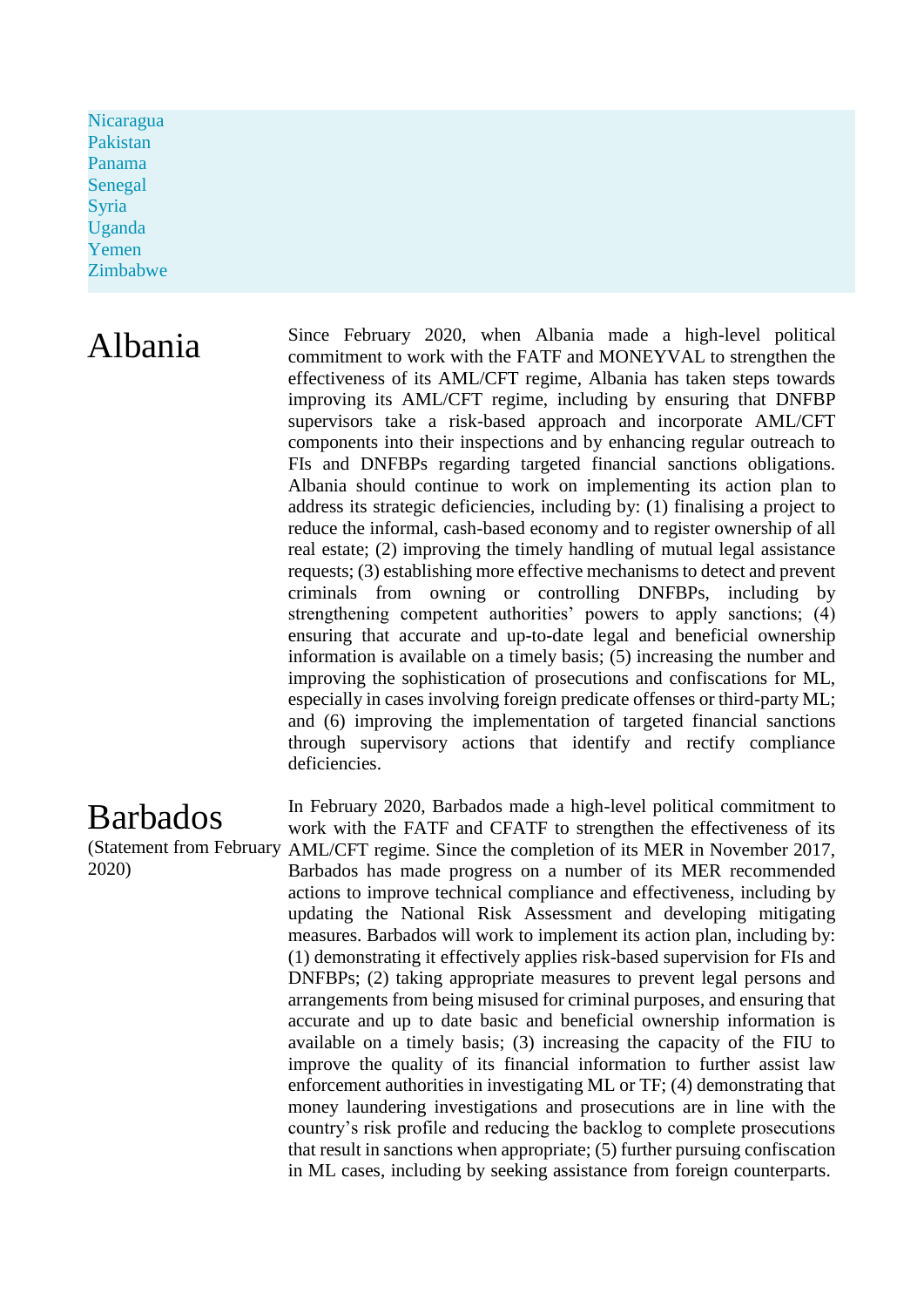# **Botswana** Since October 2018, when Botswana made a high-level political commitment to work with the FATF and ESAAMLG to strengthen the effectiveness of its AML/CFT regime and address any related technical deficiencies, Botswana has taken steps towards improving its AML/CFT regime, including by implementing risk-based supervision or monitoring programmes. Botswana should continue to work on implementing its action plan to address its strategic deficiencies, including by: (1) improving the dissemination and use of financial intelligence by the FIU and others to identify and investigate ML cases; (3) implementing a CFT strategy, and improving the TF investigation capacity of the law enforcement agencies; (4) ensuring the implementation without delay of targeted financial sanctions measures related to proliferation financing; and (5) applying a risk-based approach to monitoring NPOs.

The FATF notes Botswana's continued progress across its action plan, however a number of its action plan deadlines have expired or will soon expire and work remains. The FATF encourages Botswana to continue to work on implementing its action plan to address the above mentioned strategic deficiencies as soon as possible.

**Burkina Faso** In February 2021, Burkina Faso made a high-level political commitment to the effectiveness of its AML/CFT regime. Since the completion of its MER in 2019, Burkina Faso has made progress on a number of its MER recommended actions to improve technical compliance and effectiveness, including by adopting a national AML/CFT strategy in December 2020. Burkina Faso will work to implement its action plan, including by: (1) adopting and implementing follow-up mechanisms for monitoring actions in the national strategy; (2) seeking MLA and other forms of international cooperation in line with its risk profile; (3) strengthening of resource capacities of all AML/CFT supervisory authorities and implementing risk based supervision of FIs and DNFBPs; (4) maintaining comprehensive and updated basic and beneficial ownership information and strengthening the system of sanctions for violations of transparency obligations; (5) increasing the diversity of STR reporting; (6) enhancing FIU's human resources through additional hiring, training and budget; (7) conduct training for LEAs, prosecutors and other relevant authorities; (8) demonstrating that authorities are pursuing confiscation as a policy objective; (9) enhancing capacity and support for LEAs and prosecutorial authorities involved in combatting TF, in line with the TF National Strategy; and (10) implementing an effective targeted financial sanctions regime related to terrorist financing and proliferation financing as well as risk-based monitoring and supervision of NPOs.

Cambodia Since February 2019, when Cambodia made a high-level political commitment to work with the FATF and APG to strengthen the effectiveness of its AML/CFT regime and address any related technical deficiencies, Cambodia has taken steps towards improving its AML/CFT regime, including by increasing the use of MLA, issuing a directive to set the appropriate CDD threshold for casinos and enacting the legal framework for targeted financial sanctions related to proliferation financing.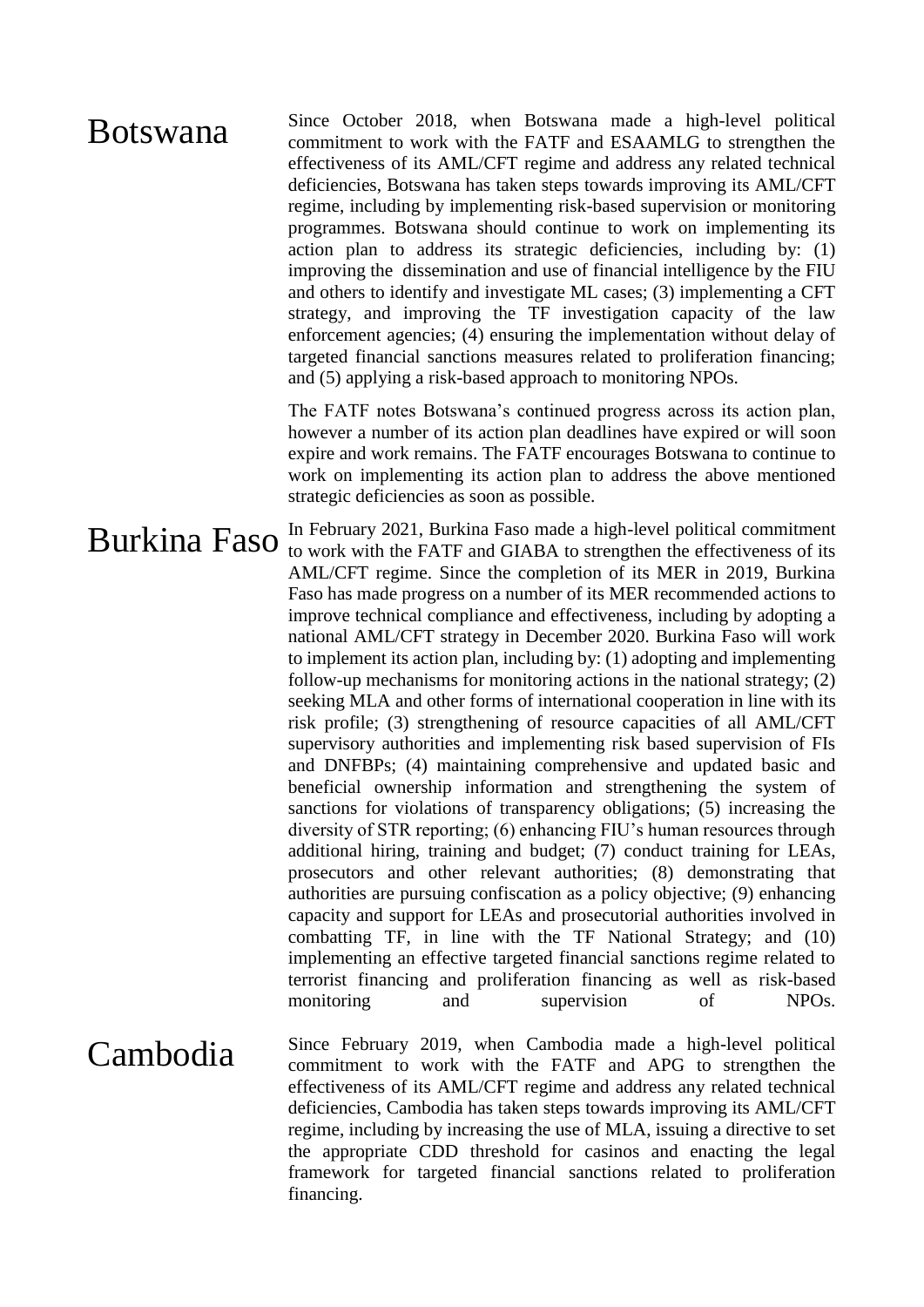Cambodia should continue to work on implementing its action plan to address its strategic deficiencies, including by: (1) ensuring prompt, proportionate and dissuasive enforcement actions are applied to banks, as appropriate; (2) enhancing disseminations of financial intelligence to law enforcement authorities in line with high-risk crimes; (3) demonstrating an increase in ML investigations and prosecutions in line with risk; (4) demonstrating an increase in the freezing and confiscation of criminal proceeds, instrumentalities, and property of equivalent value; (5) raising awareness amongst the private sector of new obligations concerning targeted financial sanctions related to proliferation financing and enhancing the understanding of sanctions evasion.

The FATF notes Cambodia's continued progress across its action plan, however all deadlines have now expired and work remains. The FATF encourages Cambodia to continue to work on implementing its action plan to address the above-mentioned strategic deficiencies as soon as possible.

Cayman Islands In February 2021, the Cayman Islands made a high-level political commitment to work with the FATF and CFATF to strengthen the effectiveness of its AML/CFT regime. Since the completion of its MER in November 2018, the Cayman Islands has made progress on a number of its MER recommended actions to improve effectiveness, including by updating its AML/CFT national strategy; conducting a TF risk assessment and a number of sectoral risk assessments; amending its Anti-Money Laundering (Amendment) regulation and Proceeds of Crime (Amendment) law; designating AML/CFT regulator for DNFBPs and creating a new Bureau of Financial Investigations for investigating ML. The Cayman Islands will work to implement its action plan, including by: (1) applying sanctions that are effective, proportionate and dissuasive, and taking administrative penalties and enforcement actions against obliged entities to ensure that breaches are remediated effectively and in a timely manner; (2) imposing adequate and effective sanctions in cases where relevant parties (including legal persons) do not file accurate, adequate and up to date beneficial ownership information; and (3) demonstrating that they are prosecuting all types of money laundering in line with the jurisdiction's risk profile and that such prosecutions are resulting in the application of dissuasive, effective, and proportionate sanctions.

Ghana Since October 2018, when Ghana made a high-level political commitment to work with the FATF and GIABA to strengthen the effectiveness of its AML/CFT regime. The FATF has made the initial determination that Ghana has substantially completed its action plan and warrants an on-site assessment to verify that the implementation of Ghana's AML/CFT reforms has begun and is being sustained, and that the necessary political commitment remains in place to sustain implementation in the future. Ghana has made the following key reforms, including by: (1) developing a comprehensive national AML/CFT policy based on risk identified in the national risk assessment; (2) developing measures to mitigate ML/TF risks associated with legal persons and improving risk based supervision: and (3) establishing the timely access to adequate, accurate and current basic and beneficial ownership information; (4) focusing the FIU's activities on the risks identified in the national risk assessment; and (5) applying a risk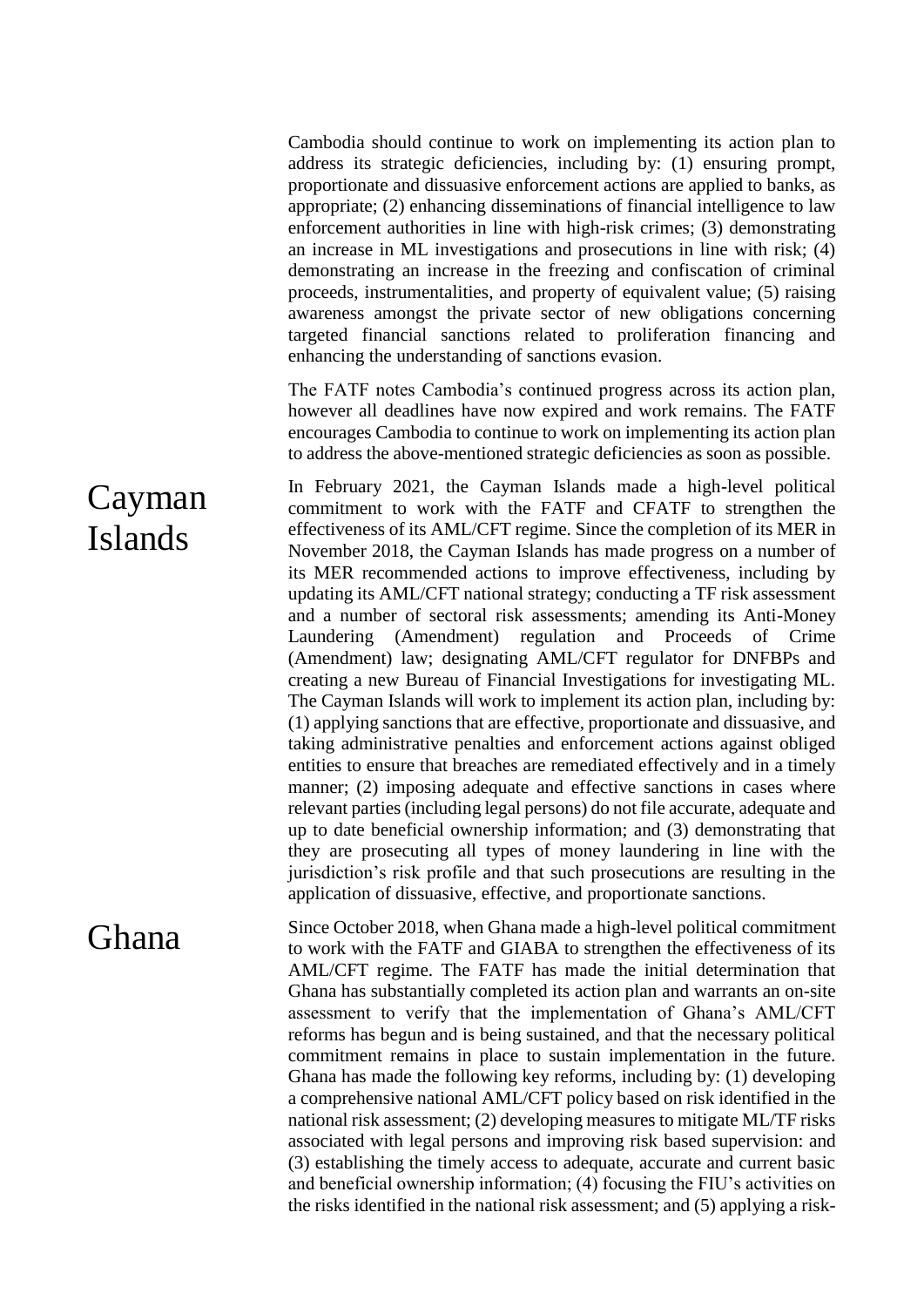based approach for monitoring non-profit organisations. The FATF will continue to monitor the COVID-19 situation and conduct an on-site visit at the earliest possible date.

# Jamaica

2020)

(Statement from February AML/CFT regime. Since the completion of its MER in November 2016, In February 2020, Jamaica made a high-level political commitment to work with the FATF and CFATF to strengthen the effectiveness of its Jamaica has made progress on a number of its MER recommended actions to improve technical compliance and effectiveness, including by amending its customer due diligence obligations. Jamaica will work to implement its action plan, including by: (1) developing a more comprehensive understanding of its ML/TF risk; (2) including all FIs and DNFBPs in the AML/CFT regime and ensuring adequate risk based supervision in all sectors; (3) taking appropriate measures to prevent legal persons and arrangements from being misused for criminal purposes, and ensure that accurate and up to date basic and beneficial ownership information is available on a timely basis; (4) taking proper measures to increase the use of financial information and to increase ML investigations and prosecutions, in line with the country's risk profile; (5) ensuring the implementation of targeted financial sanctions for TF without delay; and (6) implementing a risk based approach for supervision of its NPO sector to prevent abuse for TF purposes.

Mauritius Since February 2020, when Mauritius made a high-level political commitment to work with the FATF and ESAAMLG to strengthen the effectiveness of its AML/CFT regime, Mauritius has taken steps towards improving its AML/CFT regime, including by conducting outreach to promote understanding of ML and TF risks and obligations, and providing training for law enforcement authorities to ensure that they have the capability to conduct money laundering investigations. Mauritius should continue to work on implementing its action plan to address its strategic deficiencies, including by: (1) implementing risk-based supervision plans effectively for The Financial Services Commission and relevant DNFBP supervisors and increase the diversity of STR filing, especially among higher risk sectors; (2) ensuring the access to accurate basic and beneficial ownership information by competent authorities in a timely manner; (3) demonstrating that law enforcement agencies have capacity to conduct money laundering investigations, including parallel financial investigations and complex cases; (4) implementing a risk-based approach for supervision of its NPO sector to prevent abuse for TF purposes; and (5) demonstrating the adequate implementation of targeted financial sanctions through outreach and supervision.

MOTOCCO<br>In February 2021, Morocco made a high-level political commitment to<br>the offectiveness of work with the FATF and MENAFATF to strengthen the effectiveness of its AML/CFT regime. Since the completion of its MER in 2019, Morocco has made progress on its MER deficiencies to improve technical compliance and effectiveness, including by coordinating the activities and objectives of all relevant AML/CFT agencies so to be consistent with the identified ML/TF risks and adjusted in line with evolving risks. Morocco will work to implement its action plan, including by: (1) demonstrating effective implementation of the case management system to provide timely responses and prioritization of MLA requests in line with the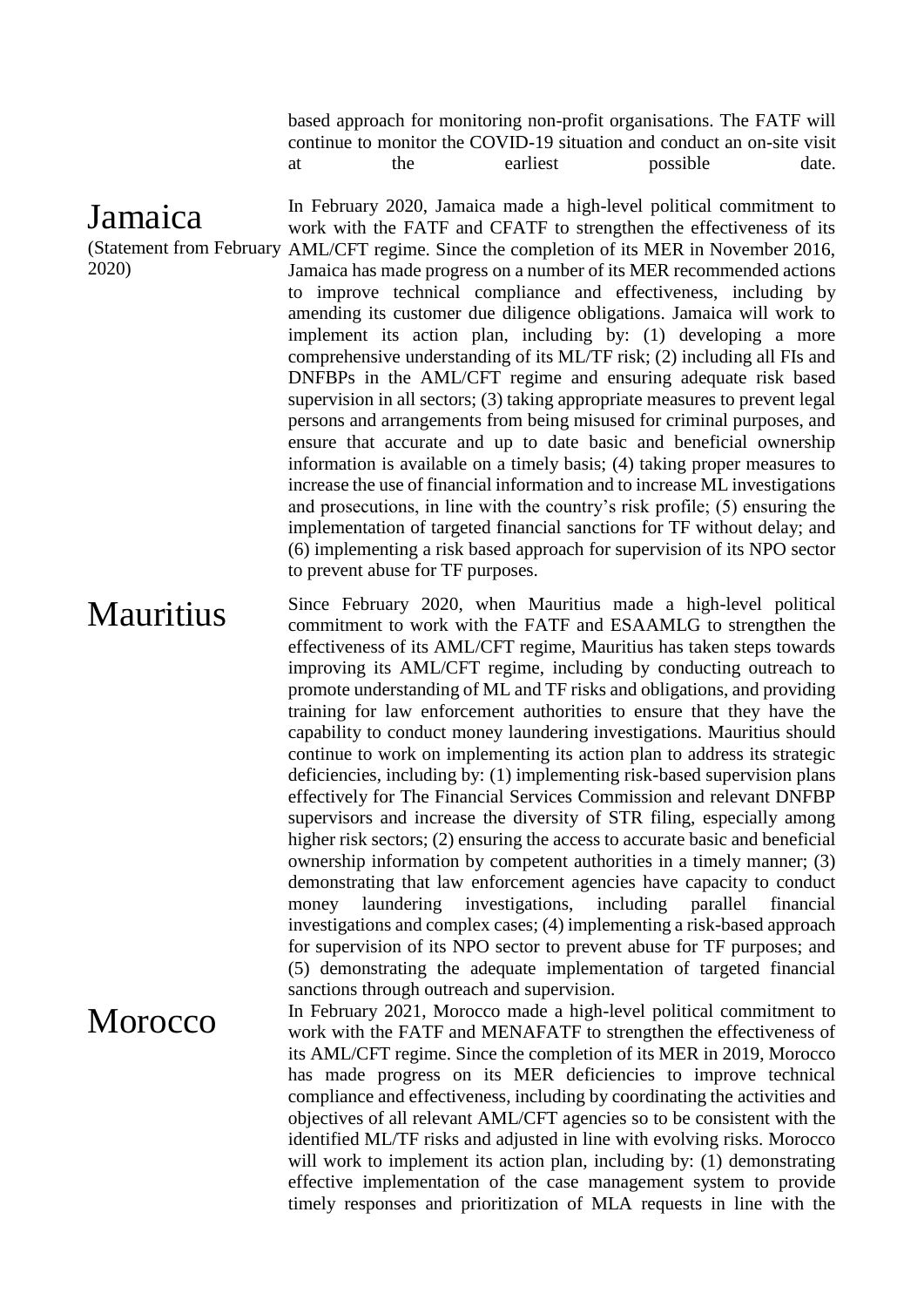country's risk profile; (2) improving risk-based supervision and taking remedial actions and applying effective, proportionate and dissuasive sanctions for non-compliance; (3) ensuring that the Beneficial Ownership information is adequate, accurate and verified, including information of legal persons and foreign legal arrangements; (4) increasing the diversity of STR reporting; (5) providing FIU with adequate financial and human resources to enhance analytical capabilities in order to fulfil its core mandate of operational and strategic analysis; (6) prioritising the identification, investigation and prosecution of all types of ML in accordance with the country's risks; (7) building capacity of LEAs, prosecutors, and other relevant authorities to conduct parallel financial investigations, use financial intelligence, seize assets, and seek/provide MLA; and (8) monitoring and effectively supervising the compliance of FIs and DNFBPs with targeted financial sanctions obligations.

**Myanmar** Since February 2020, when Myanmar made a high-level political<br>commitment to work with the FATF and APG to strengthen the commitment to work with the FATF and APG to strengthen the effectiveness of its AML/CFT regime and address any related technical deficiencies, Myanmar has taken steps towards improving its AML/CFT regime, including by resourcing the supervisory body for DNFBPs and focusing bank supervision on high-risk thematic areas. Myanmar should continue to work on implementing its action plan to address its strategic deficiencies, including by: (1) demonstrating an improved understanding of ML risks in key areas; (2) demonstrating that onsite/offsite inspections are risk-based, and hundi operators are registered and supervised; (3) demonstrating enhances in the use of financial intelligence in LEA investigations, and increasing operational analysis and disseminations by the FIU; (4) ensuring that ML is investigated/prosecuted in line with risks; (5) demonstrating investigation of transnational ML cases with international cooperation; (6) demonstrating an increase in the freezing/seizing and confiscation of criminal proceeds, instrumentalities, and/or property of equivalent value; (7) managing seized assets to preserve the value of seized goods until confiscation; and (8) demonstrating implementation of targeted financial sanctions related to PF, including training on sanctions evasion.

Nicaragua Since February 2020, when Nicaragua made a high-level political<br>commitment to work with the FATF and GAFILAT to strengthen the commitment to work with the FATF and GAFILAT to strengthen the effectiveness of its AML/CFT regime, Nicaragua has taken steps towards improving its AML/CFT regime, including by taking measures to request assistance from other jurisdictions with the aim of investigating and prosecuting ML/FT cases and adopting a law which establishes a register of beneficial owners. Nicaragua should continue to work on implementing its action plan to address its strategic deficiencies, including by: (1) finalising the updating of the NRA to develop a more comprehensive understanding of its ML/TF risk; (2) conducting effective risk-based supervision; (3) taking appropriate measures to prevent legal persons and arrangements from being misused for criminal purposes.

**Pakistan** Since June 2018, when Pakistan made a high-level political commitment to work with the FATF and APG to strengthen its AML/CFT regime and to address its strategic counter-terrorist financing-related deficiencies, Pakistan's continued political commitment has led to significant progress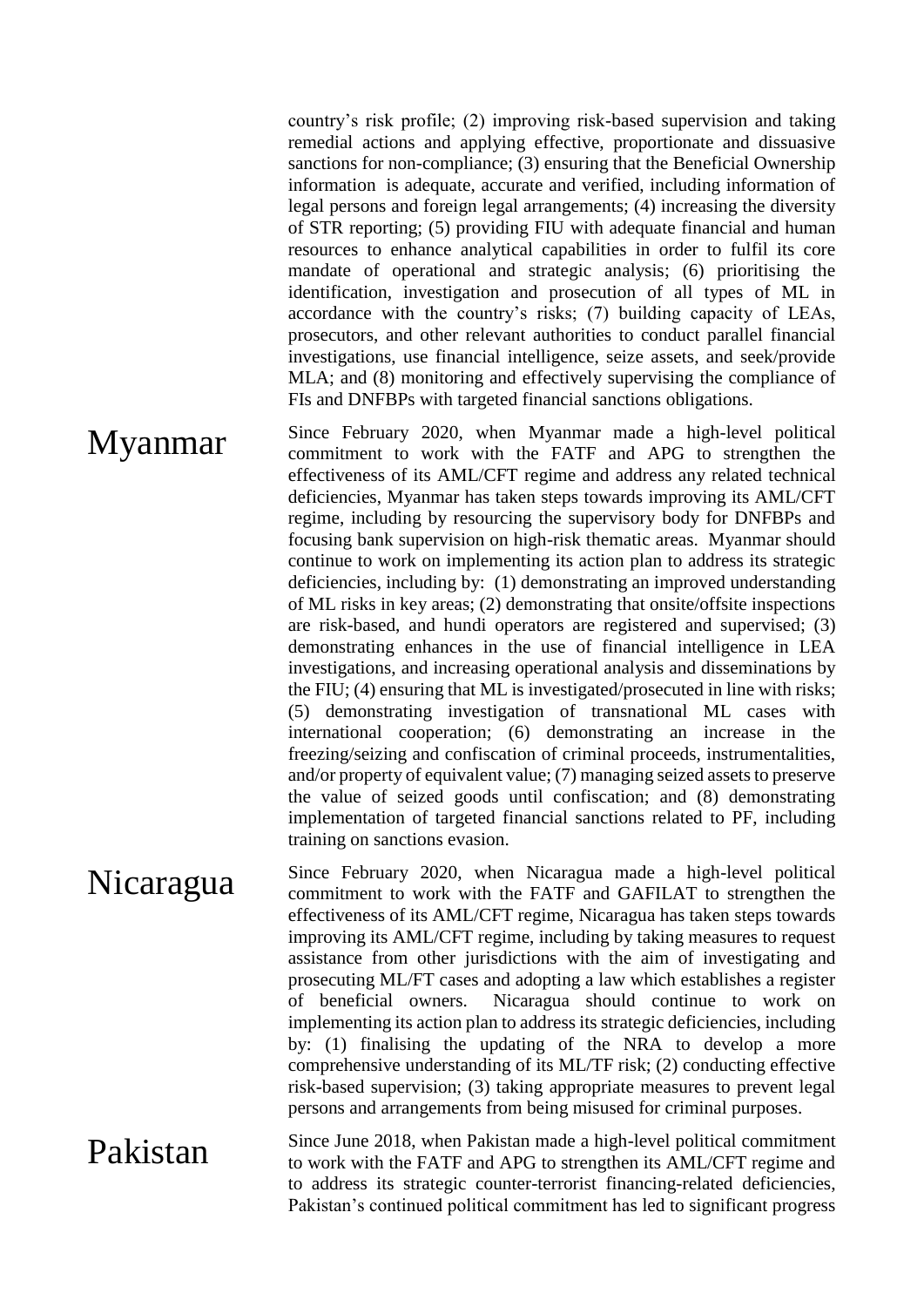across a comprehensive CFT action plan, including by: demonstrating that law enforcement agencies are identifying and investigating the widest range of TF activity, demonstrating enforcement against TFS violations, and working to prevent the raising and moving of funds including by controlling facilities and services owned or controlled by designated persons and entities.

Pakistan should continue to work on implementing the three remaining items in its action plan to address its strategically important deficiencies, namely by: (1) demonstrating that TF investigations and prosecutions target persons and entities acting on behalf or at the direction of the designated persons or entities; (2) demonstrating that TF prosecutions result in effective, proportionate and dissuasive sanctions; and (3) demonstrating effective implementation of targeted financial sanctions against all 1267 and 1373 designated terrorists, specifically those acting for or on their behalf.

The FATF takes note of the significant progress made on the entire action plan. To date, Pakistan has made progress across all action plan items and has now largely addressed 24 of the 27 action items. As all action plan deadlines have expired, the FATF strongly urges Pakistan to swiftly complete its full action plan before June 2021.

**Panama** Since June 2019, when Panama made a high-level political commitment to work with the FATF and GAFILAT to strengthen the effectiveness of its AML/CFT regime, Panama has taken steps towards improving its AML/CFT regime, including by finalising and publishing the TF risk assessment and sectoral risk assessments for the corporate and DNFBP sectors and free trade zones and passing legislation on beneficial ownership. . Panama should continue to work on implementing its action plan to address its strategic deficiencies, including by: (1) strengthening its understanding of the ML/TF risk of legal persons, as part of the corporate sector and informing findings to its national policies to mitigate the identified risks; (2) continuing to take action to identify unlicensed money remitters, applying a risk-based approach to supervision of the DNFBP sector and ensuring effective, proportionate, and dissuasive sanctions again AML/CFT violations; (3) ensuring adequate verification, of up-to-date beneficial ownership information by obliged entities and timely access by competent authorities, establishing an effective mechanisms to monitor the activities of offshore entities, assessing the existing risks of misuse of legal persons and arrangements to define and implement specific measures to prevent the misuse of nominee shareholders and directors; and (4) continuing to use FIU products for ML investigations, demonstrating its ability to investigate and prosecute ML involving foreign tax crimes and continuing to provide constructive and timely international cooperation for such offences, and continuing to focus on ML investigations in relation to high-risk areas.

> The FATF notes Panama's continued progress across its action plan, however all deadlines have now expired and work remains. The FATF encourages Panama to continue to work on implementing its action plan to address the above-mentioned strategic deficiencies as soon as possible.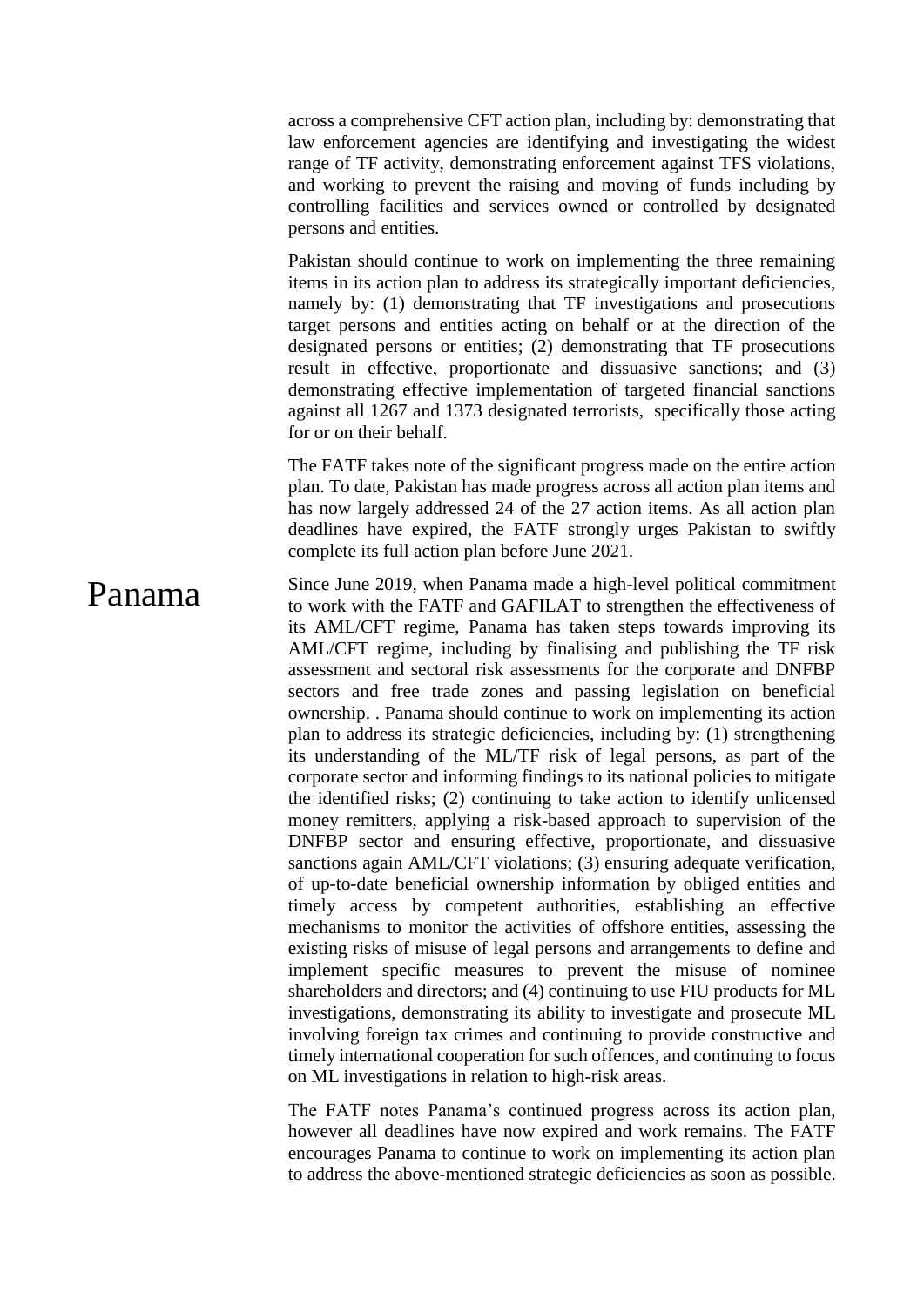Senegal In February 2021, Senegal made a high-level political commitment to work with the FATF and GIABA to strengthen the effectiveness of its AML/CFT regime. Since the completion of its MER in 2018, Senegal has made progress on a number of its MER recommended actions to improve technical compliance and effectiveness, including by adopting a National Strategy for AML/CFT and an Operational Plan to implement the Strategy. Senegal will work to implement its action plan, including by: (1) ensuring consistent understanding of ML/TF risks (in particular related to the DNFBP sector) across relevant authorities through training and outreach; (2) seeking MLA and other forms of international cooperation in line with its risk profile; (3) ensure that Financial Institutions and DNFBPs are subject to adequate and effective supervision; (4) updating and maintaining comprehensive beneficial ownership information and strengthening the system of sanctions for violations of transparency obligations; (5) continuing to enhance the FIU's human resources to ensure that it maintains effective operational analysis capacities; (6) demonstrate that efforts aimed at strengthening detection mechanisms and reinforcing the capability to conduct ML/predicate offences investigations and prosecutions activities are sustained consistently in line with the Senegal's risk profile; (7) establishing comprehensive and standardised policies and procedures for identifying, tracing, seizing and confiscating proceeds and instrumentalities of crime in line with its risk profile; (8) strengthening the authorities understanding of TF risks and enhancing capacity and support for LEAs and prosecutorial authorities involved in TF in line with the 2019 TF National Strategy; and (9) implementing an effective targeted financial sanctions regime related to terrorist financing and proliferation financing as well as risk-based monitoring and supervision of NPOs.

Syria Since February 2010, when Syria made a high-level political commitment<br>to work with the FATE and MENAFATE to address its strategic to work with the FATF and MENAFATF to address its strategic AML/CFT deficiencies, Syria has made progress to improve its AML/CFT regime. In June 2014, the FATF determined that Syria had substantially addressed its action plan at a technical level, including by criminalising terrorist financing and establishing procedures for freezing terrorist assets. While the FATF determined that Syria has completed its agreed action plan, due to the security situation, the FATF has been unable to conduct an on-site visit to confirm whether the process of implementing the required reforms and actions has begun and is being sustained. The FATF will continue to monitor the situation, and will conduct an on-site visit at the earliest possible date.

Uganda Since February 2020, when Uganda made a high-level political commitment to work with the FATF and ESAAMLG to strengthen the effectiveness of its AML/CFT regime, Uganda has taken some steps towards improving its AML/CFT regime, including by adopting the National AML/CFT Strategy in September 2020. Uganda should continue to work to implement its action plan to address its strategic deficiencies, including by: (1) seeking international cooperation in line with the country's risk profile; (2) developing and implementing risk-based supervision to FIs and DNFBPs; (3) ensuring that competent authorities have timely access to accurate basic and beneficial ownership information